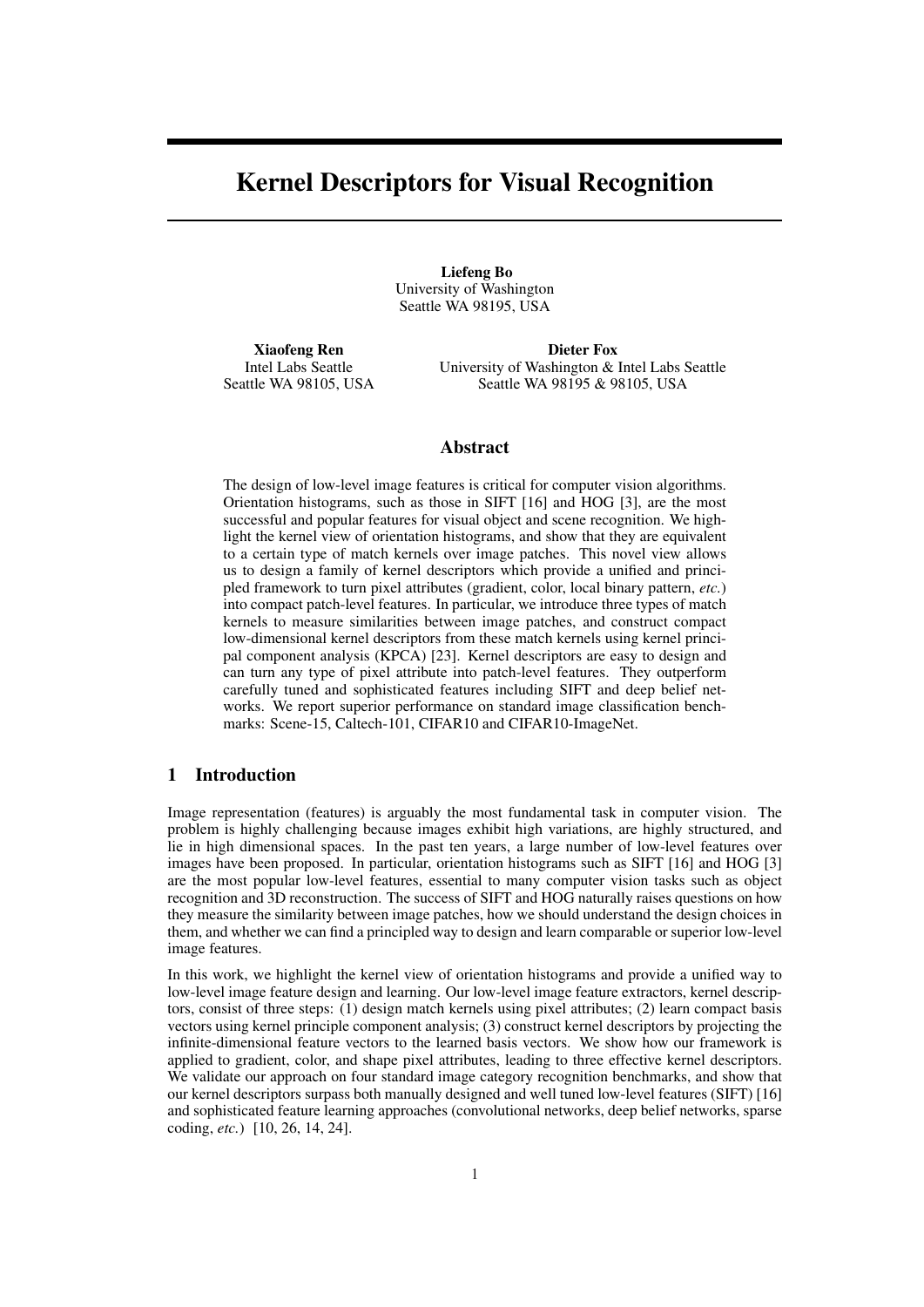The most relevant work to this paper is that of efficient match kernels (EMK) [1], which provides a kernel view to the frequently used Bag-of-Words representation and forms image-level features by learning compact low dimensional projections or using random Fourier transformations. While the work on efficient match kernels is interesting, the hand-crafted SIFT features are still used as the basic building block. Another related work is based on mathematics of the neural response, which shows that the hierarchical architectures motivated by the neuroscience of the visual cortex is associated to the derived kernel [24]. Instead, the goal of this paper is to provide a deep understanding of how orientation histograms (SIFT and HOG) work, and we can generalize them and design novel low-level image features based on the kernel insight. Our kernel descriptors are general and provide a principled way to convert pixel attributes to patch-level features. To the best of our knowledge, this is the first time that low-level image features are designed and learned from scratch using kernel methods; they can serve as the foundation of many computer vision tasks including object recognition.

This paper is organized as follows. Section 2 introduces the kernel view of histograms. Our novel kernel descriptors are presented in Section 3, followed by an extensive experimental evaluation in Section 4. We conclude in Section 5.

## 2 Kernel View of Orientation Histograms

Orientation histograms, such as SIFT [16] and HOG [3], are the most commonly used low-level features for object detection and recognition. Here we describe the kernel view of such orientation histograms features, and show how this kernel view can help overcome issues such as orientation binning. Let  $\theta(z)$  and  $m(z)$  be the orientation and magnitude of the image gradient at a pixel z. In HOG and SIFT, the gradient orientation of each pixel is discretized into a d–dimensional indicator vector  $\delta(z) = [\delta_1(z), \cdots, \delta_d(z)]$  with

$$
\delta_i(z) = \begin{cases} 1, & \left\lfloor \frac{d\theta(z)}{2\pi} \right\rfloor = i - 1 \\ 0, & \text{otherwise} \end{cases} \tag{1}
$$

where  $|x|$  takes the largest integer less than or equal to x (we will describe soft binning further below). The feature vector of each pixel z is a weighted indicator vector  $F(z) = m(z)\delta(z)$ . Aggregating feature vectors of pixels over an image patch  $P$ , we obtain the histogram of oriented gradients:

$$
F_h(P) = \sum_{z \in P} \widetilde{m}(z)\delta(z)
$$
 (2)

where  $\widetilde{m}(z) = m(z)/\sqrt{\sum}$  $\sqrt{z \epsilon_P m(z)^2 + \epsilon_g}$  is the normalized gradient magnitude, with  $\epsilon_g$  a small constant. P is typically a  $4 \times 4$  rectangle in SIFT and an  $8 \times 8$  rectangle in HOG. Without loss of generality, we consider L2-based normalization here. In object detection [3, 5] and matching based object recognition [18], linear support vector machines or the  $L2$  distance are commonly applied to sets of image patch features. This is equivalent to measuring the similarity of image patches using a linear kernel in the feature map  $F_h(P)$  in kernel space:

$$
K_h(P,Q) = F_h(P)^\top F_h(Q) = \sum_{z \in P} \sum_{z' \in Q} \widetilde{m}(z) \widetilde{m}(z') \delta(z)^\top \delta(z')
$$
(3)

where P and Q are patches usually from two different images. In Eq. 3, both  $k_{\tilde{m}}(z, z') =$  $\widetilde{m}(z)\widetilde{m}(z')$  and  $k_\delta(z, z') = \delta(z)^\top \delta(z')$  are the inner product of two vectors and thus are positive definite kernels. Therefore,  $K_h(P,Q)$  is a match kernel over sets (here the sets are image patches) as in [8, 1, 11, 17, 7]. Thus Eq. 3 provides a kernel view of HOG features over image patches. For simplicity, we only use one image patch here; it is straightforward to extend to sets of image patches.

The hard binning underlying Eq. 1 is only for ease of presentation. To get a kernel view of soft binning [13], we only need to replace the delta function in Eq. 1 by the following, soft  $\delta(\cdot)$  function:

$$
\delta_i(z) = \max(\cos(\theta(z) - a_i)^9, 0) \tag{4}
$$

where  $a(i)$  is the center of the i–th bin. In addition, one can easily include soft spatial binning by normalizing gradient magnitudes using the corresponding spatial weights. The L2 distance between P and Q can be expressed as  $D(P,Q) = 2 - 2F(P)^\top F(Q)$  as we know  $F(P)^\top F(P) = 1$ , and the kernel view can be provided in the same manner.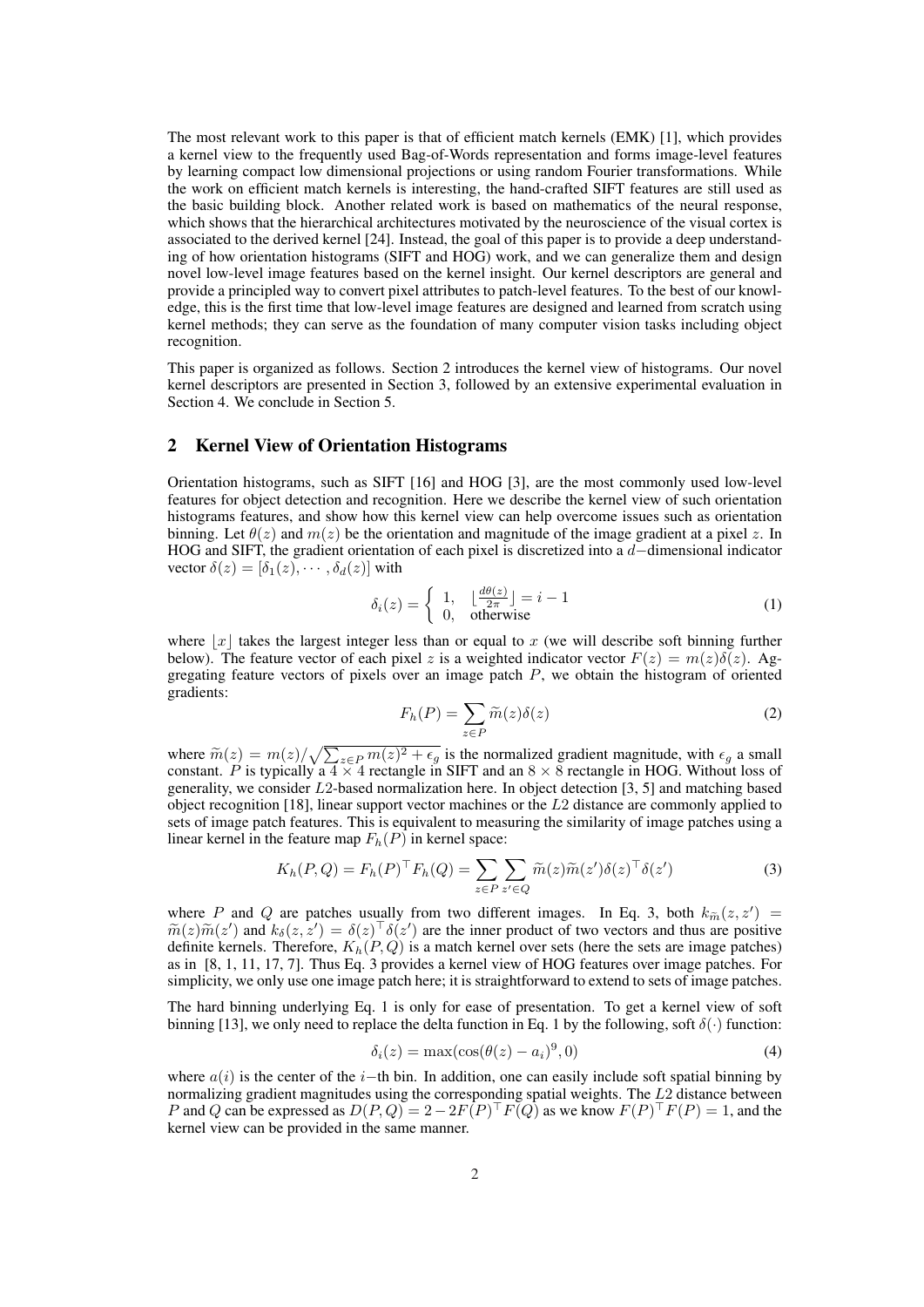

Figure 1: Pixel attributes. *Left*: Gradient orientation representation. To measure similarity between two pixel orientation gradients  $\theta$  and  $\theta'$ , we use the L2 norm between the normalized gradient vectors  $\tilde{\theta} = [\sin(\theta) \cos(\theta)]$  and  $\tilde{\theta}' = [\sin(\theta') \cos(\theta')]$ . The red dots represent the normalized gradient vectors, and the blue line represents the distance between them. *Right*: Local binary patterns. The values indicate brightness of pixels in a  $3 \times 3$  patch. Red pixels have intensities larger than the center pixel, blue pixels are darker. The 8-dimensional indicator vector is the resulting local binary pattern.

Note that the kernel  $k_{\widetilde{m}}(z, z')$  measuring the similarity of gradient magnitudes of two pixels is linear in gradient magnitude.  $k_{\delta}(z, z')$  measures the similarity of gradient orientations of two pixels: 1 if two gradient orientations are in the same bin, and 0 otherwise (Eq.1, hard binning). As can be seen, this kernel introduces quantization errors and could lead to suboptimal performance in subsequent stages of processing. While soft binning results in a smoother kernel function, it still suffers from discretization. This motivates us to search for alternative match kernels which can measure the similarity of image patches more accurately.

## 3 Kernel Descriptors

### 3.1 Gradient, Color, and Shape Match Kernels

We introduce the following gradient match kernel,  $K_{\text{grad}}$ , to capture image variations:

$$
K_{\text{grad}}(P,Q) = \sum_{z \in P} \sum_{z' \in Q} \widetilde{m}(z)\widetilde{m}(z')k_o(\widetilde{\theta}(z),\widetilde{\theta}(z'))k_p(z,z')
$$
(5)

where  $k_p(z, z') = \exp(-\gamma_p ||z - z'||^2)$  is a Gaussian position kernel with z denoting the 2D position of a pixel in an image patch (normalized to [0, 1]), and  $k_o(\tilde{\theta}(z), \tilde{\theta}(z')) = \exp(-\gamma_o ||\tilde{\theta}(z) - \tilde{\theta}(z')||^2)$ is a Gaussian kernel over orientations. To estimate the difference between orientations at pixels  $z$ and  $z'$ , we use the following normalized gradient vectors in the kernel function  $k_o$ :

$$
\widetilde{\theta}(z) = \left[\sin(\theta(z))\cos(\theta(z))\right].\tag{6}
$$

The L2 distance between such vectors measures the difference of gradient orientations very well (see Figure 1). Note that computing the L2 distance on the raw angle values  $\theta$  instead of the normalized gradient vectors  $\theta$  would cause wrong similarity in some cases. For example, consider the two angles  $2\pi - 0.01$  and 0.01, which have very similar orientation but very large L2 distance.

To summarize, our gradient match kernel  $K_{\text{grad}}$  consists of three kernels: the normalized linear kernel is the same as that in the orientation histograms, weighting the contribution of each pixel using gradient magnitudes; the orientation kernel  $k<sub>o</sub>$  computes the similarity of gradient orientations; and the position Gaussian kernel  $k_p$  measures how close two pixels are spatially.

The kernel view of orientation histograms provides a simple, unified way to turn pixel attributes into patch-level features. One immediate extension is to construct color match kernels over pixel values:

$$
K_{\text{col}}(P,Q) = \sum_{z \in P} \sum_{z' \in Q} k_c(c(z), c(z')) k_p(z, z')
$$
 (7)

where  $c(z)$  is the pixel color at position z (intensity for gray images and RGB values for color where  $c(z)$  is the pixel color at position z (intensity for gray images and RGB values for col-<br>images).  $k_c(c(z), c(z')) = \exp(-\gamma_c ||c(z) - c(z')||^2)$  measures how similar two pixel values are.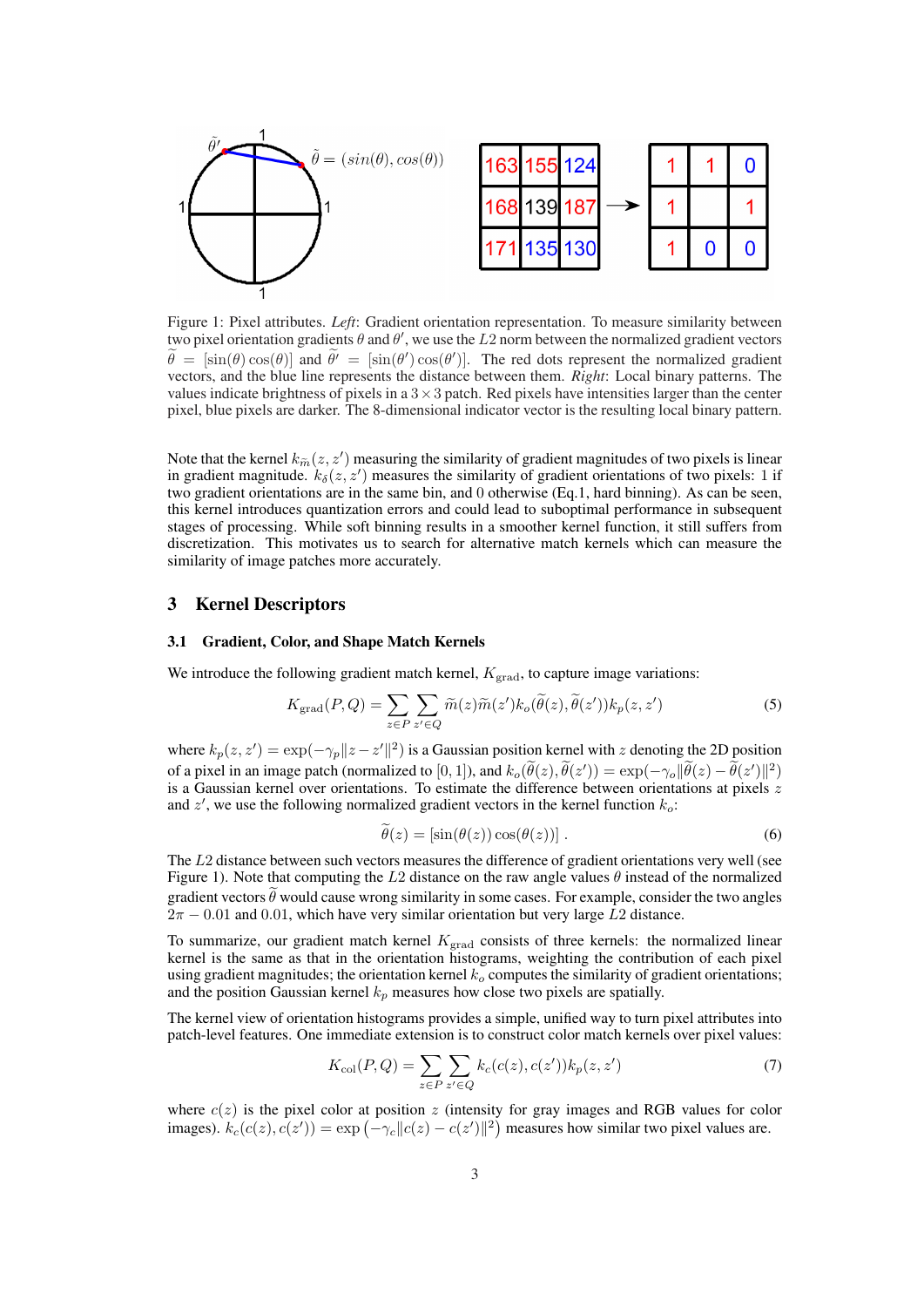While the gradient match kernel can capture image variations and the color match kernel can describe image appearance, we find that a match kernel over local binary patterns can capture local shape more effectively: [19]:

$$
K_{\text{shape}}(P,Q) = \sum_{z \in P} \sum_{z' \in Q} \widetilde{s}(z)\widetilde{s}(z')k_b(b(z),b(z'))k_p(z,z')
$$
 (8)

where  $\widetilde{s}(z) = s(z)/\sqrt{\sum}$  $z \in P$   $s(z)^2 + \epsilon_s$ ,  $s(z)$  is the standard deviation of pixel values in the  $3 \times 3$  neighborhood around z,  $\epsilon_s$  a small constant, and  $b(z)$  is binary column vector binarizes the pixel value differences in a local window around z (see Fig. 1(*right*)). The normalized linear kernel  $\tilde{s}(z)\tilde{s}(z')$  weighs the contribution of each local binary pattern, and the Gaussian kernel  $k_b(b(z), b(z')) = \exp(-\gamma_b ||b(z) - b(z')||^2)$  measures shape similarity through local binary patterns.

Match kernels defined over various pixel attributes provide a unified way to generate a rich, diverse visual feature set, which has been shown to be very successful to boost recognition accuracy [6]. As validated by our own experiments, gradient, color and shape match kernels are strong in their own right and complement one another. Their combination turn out to be always (much) better than the best individual feature.

#### 3.2 Learning Compact Features

Match kernels provide a principled way to measure the similarity of image patches, but evaluating kernels can be computationally expensive when image patches are large [1]. Both for computational efficiency and for representational convenience, we present an approach to extract the compact lowdimensional features from match kernels: (1) uniformly and densely sample sufficient basis vectors from support region to guarantee accurate approximation to match kernels; (2) learn compact basis vectors using kernel principal component analysis. An important advantage of our approach is that no local minima are involved, unlike constrained kernel singular value decomposition [1].

We now describe how our compact low-dimensional features are extracted from the gradient kernel  $K_{\text{grad}}$ ; features for the other kernels can be generated the same way. Rewriting the kernels in Eq. 5 as inner products  $k_o(\tilde{\theta}(z), \tilde{\theta}(z')) = \phi_o(\tilde{\theta}(z))^{\top} \phi_o(\tilde{\theta}(z'))$ ,  $k_p(z, z') = \phi_p(z)^{\top} \phi_p(z')$ , we can derive the following feature over image patches:

$$
F_{\text{grad}}(P) = \sum_{z \in P} \widetilde{m}(z) \phi_o(\widetilde{\theta}(z)) \otimes \phi_p(z)
$$
 (9)

where  $\otimes$  is the tensor product. For this feature, it follows that  $F_{\text{grad}}(P)^{\top}F_{\text{grad}}(Q) = K_{\text{grad}}(P,Q)$ . Because we use Gaussian kernels,  $F_{\text{grad}}(P)$  is an infinite-dimensional vector.

A straightforward way to dimension reduction is to sample sufficient image patches from training images and perform KPCA for match kernels. However, such approach makes the learned features depend on the task at hand. Moreover, KPCA can become computationally infeasible when the number of patches is very large.

Sufficient Finite-dimensional Approximation. We present an approach to approximate match kernels directly without requiring any image. Following classic methods, we learn finite-dimensional features by projecting  $F_{\text{grad}}(P)$  into a set of basis vectors. A key issue in this projection process is how to choose a set of basis vectors which makes the finite-dimensional kernel approximate well the original kernel. Since pixel attributes are low-dimensional vectors, we can achieve a very good approximation by sampling sufficient basis vectors using a fine grid over the support region. For example, consider the Gaussian kernel  $k_o(\widetilde{\theta}(z), \widetilde{\theta}(z'))$  over gradient orientation. Given a set of basis vectors  $\{\phi_o(x_i)\}_{i=1}^{d_o}$  where  $x_i$  are sampled normalized gradient vectors, we can approximate a infinite-dimensional vector  $\phi_o(\hat{\theta}(z))$  by its projection into the space spanned by the set of these  $d_o$ basis vectors. Following the formulation in [1], such a procedure is equivalent to using a finitedimensional kernel:

$$
\widetilde{k}_{o}(\widetilde{\theta}(z),\widetilde{\theta}(z')) = k_{o}(\widetilde{\theta}(z),X)^{\top} [\mathbf{K}_{\mathbf{o}}^{\mathbf{-1}}]_{ij} k_{o}(\widetilde{\theta}(z'),X) = \left[\mathbf{G}k_{o}(\widetilde{\theta}(z),X)\right]^{\top} \left[\mathbf{G}k_{o}(\widetilde{\theta}(z'),X)\right]
$$
\n(10)

where  $k_o(\widetilde{\theta}(z), X) = [k_o(\widetilde{\theta}(z), x_1), \cdots, k_o(\widetilde{\theta}(z), x_{d_o})]^\top$  is a  $d_o \times 1$  vector,  $\mathbf{K_o}$  is a  $d_o \times d_o$  matrix with  $\mathbf{K_{o}}_{ij} = k_o(x_i, x_j)$ , and  $\mathbf{K_o}^{-1} = \mathbf{G}^\top \mathbf{G}$ . The resulting feature map  $\widetilde{\phi}_o(\widetilde{\theta}(z)) = \mathbf{G}k_o(\widetilde{\theta}(z), X)$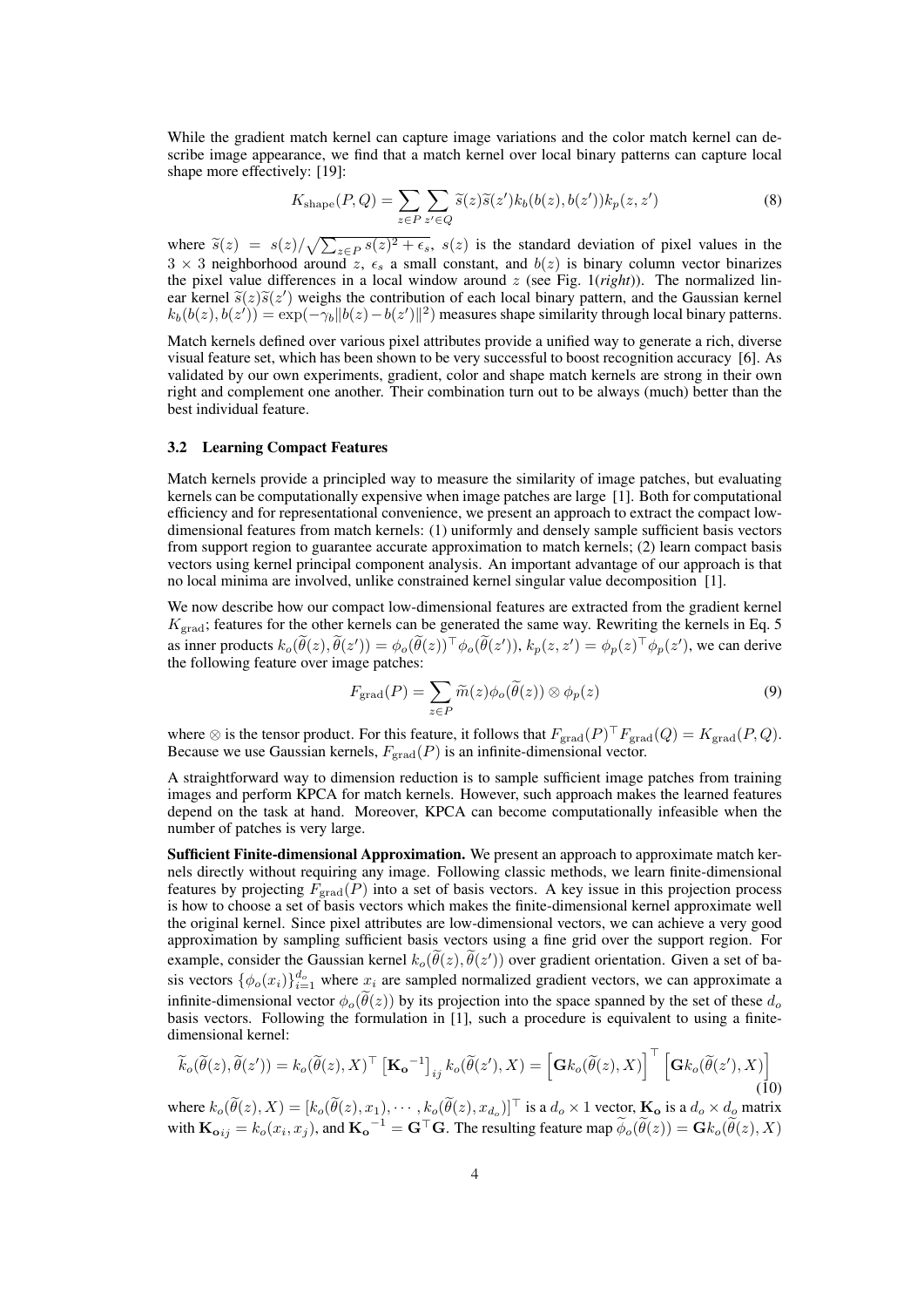

Figure 2: Finite dimensional approximation. Left: the orientation kernel  $k_o(\tilde{\theta}(z), \tilde{\theta}(z'))$  and its finite-dimensional approximation.  $\gamma_o$  is set to be 5 (as used in the experiments) and  $\tilde{\theta}(z')$  is fixed to [1 0]. All curves show kernel values as functions of  $\tilde{\theta}(z)$ . The red line is the ground truth kernel function  $k<sub>o</sub>$ , and the black, green and blue lines are the finite approximation kernels with different grid sizes. *Right*: root mean square error (RMSE) between KPCA approximation and the corresponding match kernel as a function of dimensionality. We compute the RMSE on randomly sampled 10000 datapoints. The three lines show the RMSE between the kernels  $K_{\text{grad}}$  (red) and  $K_{\text{col}}$  (blue) and  $K_{\text{shape}}$  (green), and their respective approximation kernels.

is now only  $d_o$ −dimensional. In a similar manner, we can also approximate the kernels  $k_p$ ,  $k_c$  and  $k_b$ . The finite-dimensional feature for the gradient match kernel is  $\widetilde{F}_{\text{grad}}(P) = \sum_{z \in P} \widetilde{m}(z) \widetilde{\phi}_o(\widetilde{\theta}(z)) \otimes$  $\phi_p(z)$ , and may be efficiently used as features over image patches. We validate our intuition in Fig. 2. As we expect, the approximation error rapidly drops with increasing grid sizes. When the grid size is larger than 16, the finite kernel and the original kernel become virtually indistinguishable. For the shape kernel over local binary patterns, because the variables are binary, we simply choose the set of all  $2^8 = 256$  basis vectors and thus no approximation error is introduced.

**Compact Features.** Although  $\widetilde{F}_{\text{grad}}(P)$  is finite-dimensional, the dimensionality can be high due to the tensor product. For example, consider the shape kernel descriptor: the size of basis vectors on kernel  $k_b$  is 256; if we choose the basis vectors of the position kernel  $k_p$  on a 5  $\times$  5 regular grid, the dimensionality of the resulting shape kernel descriptor  $F_{\text{shape}}$  would be  $256 \times 25 = 6400$ , too high for practical purposes. Dense uniform sampling leads to accurate approximation but does not guarantee orthogonality of the basis vectors, thus introducing redundance. The size of basis vectors can be further reduced by performing kernel principal component analysis over joint basis vectors:  $\{\phi_o(x_1)\otimes\phi_p(y_1),\cdots,\phi_o(x_{d_o})\otimes\phi_p(y_{d_p})\}$ , where  $\phi_p(y_s)$  are basis vectors for the position kernel and  $d_p$  is the number of basis vectors. The t−th kernel principal component can be written as

$$
PC^{t} = \sum_{i=1}^{d_o} \sum_{j=1}^{d_p} \alpha_{ij}^{t} \phi_o(x_i) \otimes \phi_p(y_j)
$$
 (11)

where  $d<sub>o</sub>$  and  $d<sub>p</sub>$  are the sizes of basis vectors for the orientation and position kernel, respectively, and  $\alpha_{ij}^t$  is learned through kernel principal component analysis:  $\mathbf{K}_c \alpha^t = \lambda^t \alpha^t$ , where  $\mathbf{K}_c$  is a centered kernel matrix with  $[\mathbf{K}_c]_{ijst} = k_o(x_i, x_j)k_p(y_s, y_t) - 2\sum_{i',s'} k_o(x_{i'}, x_j)k_p(y_{s'}, y_t) +$  $_{i',j',s',t'} k_o(x_{i'}, x_{j'}) k_p(y_{s'}, y_{t'})$ . As shown in fig. (2), match kernels can be approximated rather accurately using the reduced basis vectors by KPCA. Under the framework of kernel principal component analysis, our gradient kernel descriptor (Eq. 5) has the form

$$
\overline{F}_{\text{grad}}^{t}(P) = \sum_{i=1}^{d_o} \sum_{j=1}^{d_p} \alpha_{ij}^t \left\{ \sum_{z \in P} \widetilde{m}(z) k_o(\widetilde{\theta}(z), x_i) k_p(z, y_j) \right\}
$$
(12)

The computational bottleneck of extracting kernel descriptors are to evaluate the kernel function  $k_0k_p$  between pixels. Fortunately, we can compute two kernel values separately at the cost  $d_0 + d_p$ , rather than  $d_o d_p$ . Our most expensive kernel descriptor, the shape kernel, takes about 4 seconds in MATLAB to compute on a typical image (300  $\times$  300 resolution and 16  $\times$  16 image patches over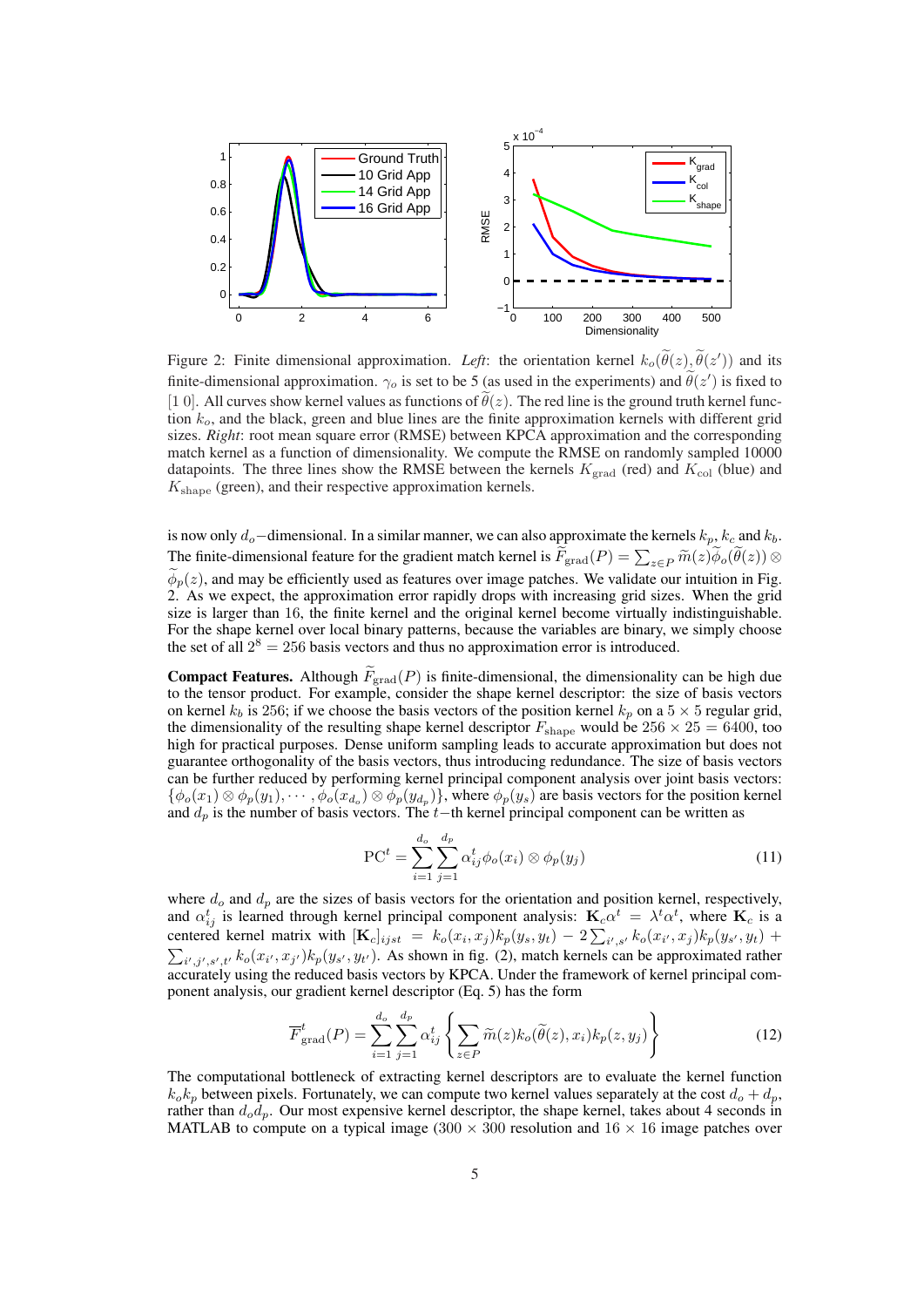$8 \times 8$  grids). It is about 1.5 seconds for the gradient kernel descriptor, compared to about 0.4 seconds for SIFT under the same setting. A more efficient GPU-based implementation will certainly reduce the computation time for kernel descriptors such that real time applications become feasible.

# 4 Experiments

We compare gradient (KDES-G), color (KDES-C), and shape (KDES-S) kernel descriptors to SIFT and several other state of the art object recognition algorithms on four publicly available datasets: Scene-15, Caltech101, CIFAR10, and CIFAR10-ImageNet (a subset of ImageNet). For gradient and shape kernel descriptors and SIFT, all images are transformed into grayscale  $([0, 1])$  and resized to be no larger than  $300 \times 300$  pixels with preserved ratio. Image intensity or RGB values are normalized to [0 1]. We extracted all low level features with  $16 \times 16$  image patches over dense regular grids with spacing of 8 pixels. We used publicly available dense SIFT code at http://www.cs.unc.edu/ lazebnik [13], which includes spatial binning, soft binning and truncation (nonlinear cutoff at 0.2), and has been demonstrated to obtain high accuracy for object recognition. For our gradient kernel descriptors we use the same gradient computation as used for SIFT descriptors. We also evaluate the performance of the combination of the three kernel descriptors (KDES-A) by simply concatenating the image-level features vectors.

Instead of spatial pyramid kernels, we compute image-level features using efficient match kernels (EMK), which has been shown to produce more accurate quantization. We consider  $1 \times 1$ ,  $2 \times 2$  and  $4 \times 4$  pyramid sub-regions (see [1]), and perform constrained kernel singular value decomposition (CKSVD) to form image-level features, using 1,000 visual words (basis vectors in CKSVD) learned by K-means from about 100,000 image patch features. We evaluate classification performance with accuracy averaged over 10 random training/testing splits with the exception of the CIFAR10 dataset, where we report the accuracy on the test set. We have experimented both with linear SVMs and Laplacian kernel SVMs and found that Laplacian kernel SVMs over efficient match kernel features are always better than linear SVMs (see (§4.2)). We use Laplacian kernel SVMs in our experiments (except for the tiny image dataset CIFAR10).

## 4.1 Hyperparameter Selection

We select kernel parameters using a subset of ImageNet. We retrieve 8 everyday categories from the ImageNet collection: apple, banana, box, coffee mug, computer keyboard, laptop, soda can and water bottle. We choose basis vectors for  $k_o$ ,  $k_c$ , and  $k_p$  from 25,  $5 \times 5 \times 5$  and  $5 \times 5$  uniform grids, respectively, which give sufficient approximations to the original kernels (see also Fig. 2). We optimize the dimensionality of KPCA and match kernel parameters jointly using exhaustive grid search. Our experiments suggest that the optimal parameter settings are  $r = 200$  (dimensionality of kernel descriptors),  $\gamma_o = 5$ ,  $\gamma_c = 4$ ,  $\gamma_b = 2$ ,  $\gamma_p = 3$ ,  $\epsilon_g = 0.8$  and  $\epsilon_s = 0.2$  (fig. 3). In the following experiments, we will keep these values fixed, even though the performance may improve if considering task-dependent hyperparameter selection.

#### 4.2 Benchmark Comparisons

Scene-15. Scene-15 is a popular scene recognition benchmark from [13] which contains 15 scene categories with 200 to 400 images in each. SIFT features have been extensively used on Scene-15. Following the common experimental setting, we train our models on 1,500 randomly selected images (100 images per category) and test on the rest. We report the averaged accuracy of SIFT, KDES-S, KDES-C, KDES-G, and KDES-A over 10 random training/test splits in Table 1. As we see, both gradient and shape kernel descriptors outperform SIFT with a margin. Gradient kernel descriptors and shape kernel descriptors have similar performance. It is not surprising that the intensity kernel descriptor has a lower accuracy, as all the images are grayscale. The combination of the three kernel descriptors further boosts the performance by about 2 percent. Another interesting finding is that Laplacian kernel SVMs are significantly better than linear SVMs, 86.7%.

In our recognition system, the accuracy of SIFT is 82.2% compared to 81.4% in spatial pyramid match (SPM). We also tried to replace SIFT features with our gradient and shape kernel descriptors in SPM, and both obtained 83.5% accuracy, 2 percent higher than SIFT features. To our best knowledge, our gradient kernel descriptor alone outperforms the best published result 84.2% [27].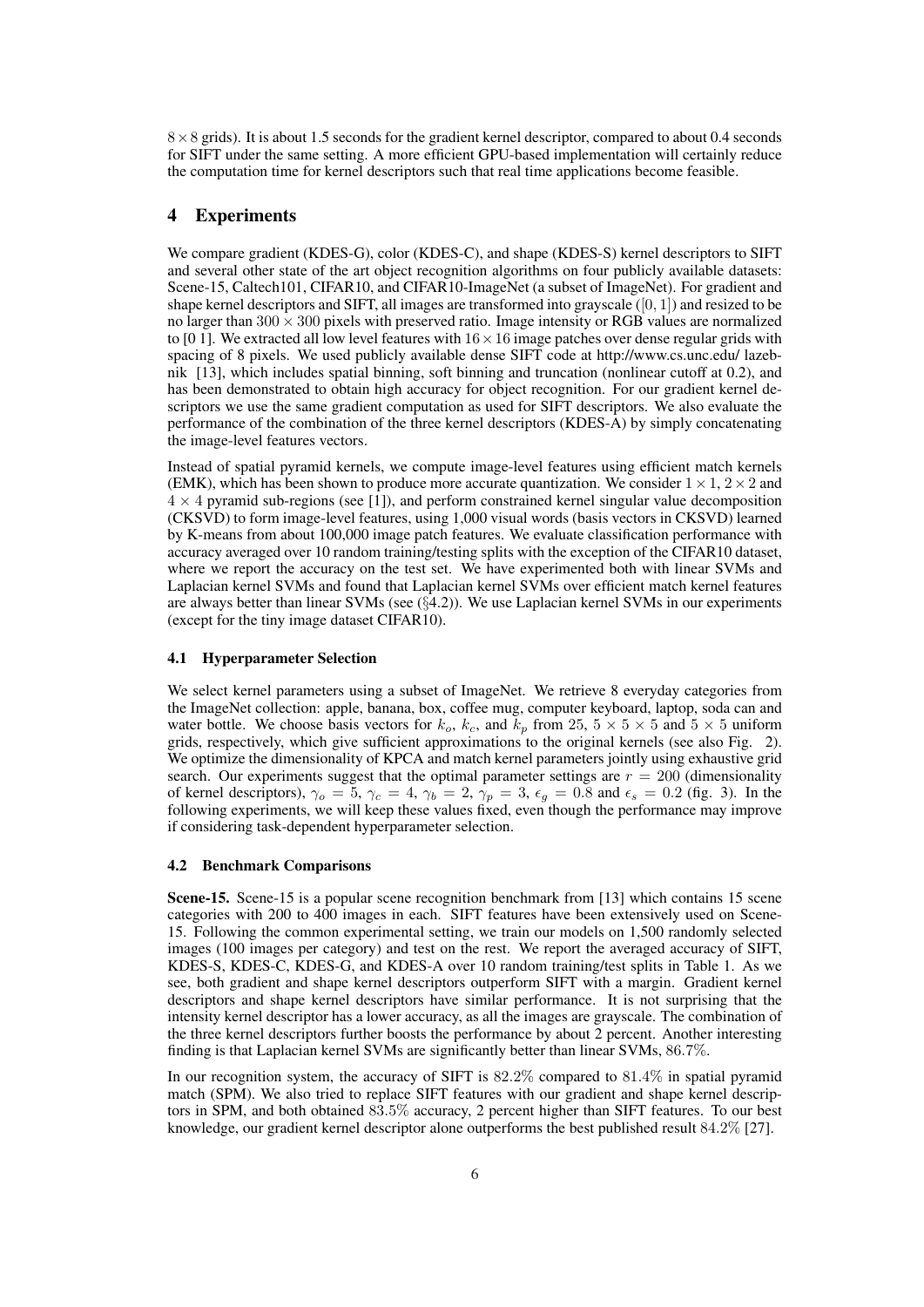

Figure 3: Hyperparameter selection. *left*: Accuracy as functions of feature dimensionality for orientation kernel (KDES-G) and shape kernel (KDES-S), respectively. *center*: Accuracy as functions of  $\epsilon_g$  and  $\epsilon_s$ . *right*: Accuracy as function of  $\gamma_o$  and  $\gamma_b$ .

| Methods                                                                                                                               | <b>SIFT</b> |                                                                                    | KDES-C   KDES-G   KDES-S   KDES-A |  |
|---------------------------------------------------------------------------------------------------------------------------------------|-------------|------------------------------------------------------------------------------------|-----------------------------------|--|
| Linear SVM                                                                                                                            |             | $76.7 \pm 0.7$   38.5 $\pm$ 0.4   81.6 $\pm$ 0.6   79.8 $\pm$ 0.5   81.9 $\pm$ 0.6 |                                   |  |
| Laplacian kernel SVM   $82.2 \pm 0.9$   $47.9 \pm 0.8$   <b>85.0</b> $\pm$ <b>0.6</b>   $84.9 \pm 0.7$   <b>86.7</b> $\pm$ <b>0.4</b> |             |                                                                                    |                                   |  |

Table 1: Comparisons of recognition accuracy on Scene-15: kernel descriptors and their combination vs SIFT.

Caltech-101. Caltech-101 [15] consists of 9,144 images in 101 object categories and one background category. The number of images per category varies from 31 to 800. Because many researchers have reported their results on Caltech-101, we can directly compare our algorithm to the existing ones. Following the standard experimental setting, we train classifiers on 30 images and test on no more than 50 images per category. We report our results in Table 2. We compare our kernel descriptors with recently published results obtained both by low-level feature learning algorithms, convolutional deep belief networks (CDBN), and sparse coding methods: invariant predictive sparse decomposition (IPSD) and locality-constrained linear coding. We observe that SIFT features in conjunction with efficient match kernels work well on this dataset and obtain 70.8% accuracy using a single patch size, which beat SPM with the same SIFT features by a large margin. Both our gradient kernel descriptor and shape kernel descriptor are superior to CDBN by a large margin.

We have performed feature extraction with three different patch sizes:  $16 \times 16$ ,  $25 \times 25$  and  $31 \times 31$ and reached the same conclusions with many other researchers: multiple patch sizes (scales) can boost the performance by a few percent compared to the single patch size. Notice that both naive Bayesian nearest neighbor (NBNN) and locality-constrained linear coding should be compared to our kernel descriptors over multiple patch sizes because both of them used multiple scales to boost the performance. Using only our gradient kernel descriptor obtains 75.2% accuracy, higher than the results obtained by all other single feature based methods, to our best knowledge. Another finding is that the combination of three kernel descriptors outperforms any single kernel descriptor. We note that better performance has been reported with the use of more image features [6]. Our goal in this paper is to evaluate the strengths of kernel descriptors. To improve accuracy further, kernel descriptors can be combined with other types of image features.

CIFAR-10. CIFAR-10 is a labeled subset of the 80 million tiny images dataset [25, 12]. This dataset consists of 60,000 32x32 color images in 10 categories, with 5,000 images per category as training set and 1,000 images per category as test set. Deep belief networks have been extensively investigated on this dataset [21, 22]. We extract kernel descriptors over  $8 \times 8$  image patches per pixel. Efficient match kernels over the three spatial grids  $1 \times 1$ ,  $2 \times 2$ , and  $3 \times 3$  are used to generate imagelevel features. The resulting feature vectors have a length of  $(1+4+9) * 1000$  (visual words)= 14000 per kernel descriptor. Linear SVMs are trained due to the large number of training images.

| <b>SPM [13]</b>  |          | $64.4 \pm 0.5$   kCNN [28] | 67.4 |  | KDES-C   $40.8 \pm 0.9$   KDES-C(M)   $42.4 \pm 0.5$                  |  |
|------------------|----------|----------------------------|------|--|-----------------------------------------------------------------------|--|
| NBNN [2]         | 73.0     | $IPSD$ [10]                | 56.0 |  | KDES-G   73.3 $\pm$ 0.6   KDES-G(M)   75.2 $\pm$ 0.4                  |  |
| <b>CDBN [14]</b> | 65.5     | LLC [26]                   |      |  | 73.4 $\pm$ 0.5   KDES-S   68.2 $\pm$ 0.7   KDES-S(M)   70.3 $\pm$ 0.6 |  |
| <b>SIFT</b>      | 70.8+0.8 | SIFT(M)                    |      |  | 73.2 $\pm$ 0.5   KDES-A   74.5 $\pm$ 0.8   KDES-A(M)   76.4 $\pm$ 0.7 |  |

Table 2: Comparisons on Caltech-101. Kernel descriptors are compared to recently published results. (M) indicates that features are extracted with multiple image patch sizes.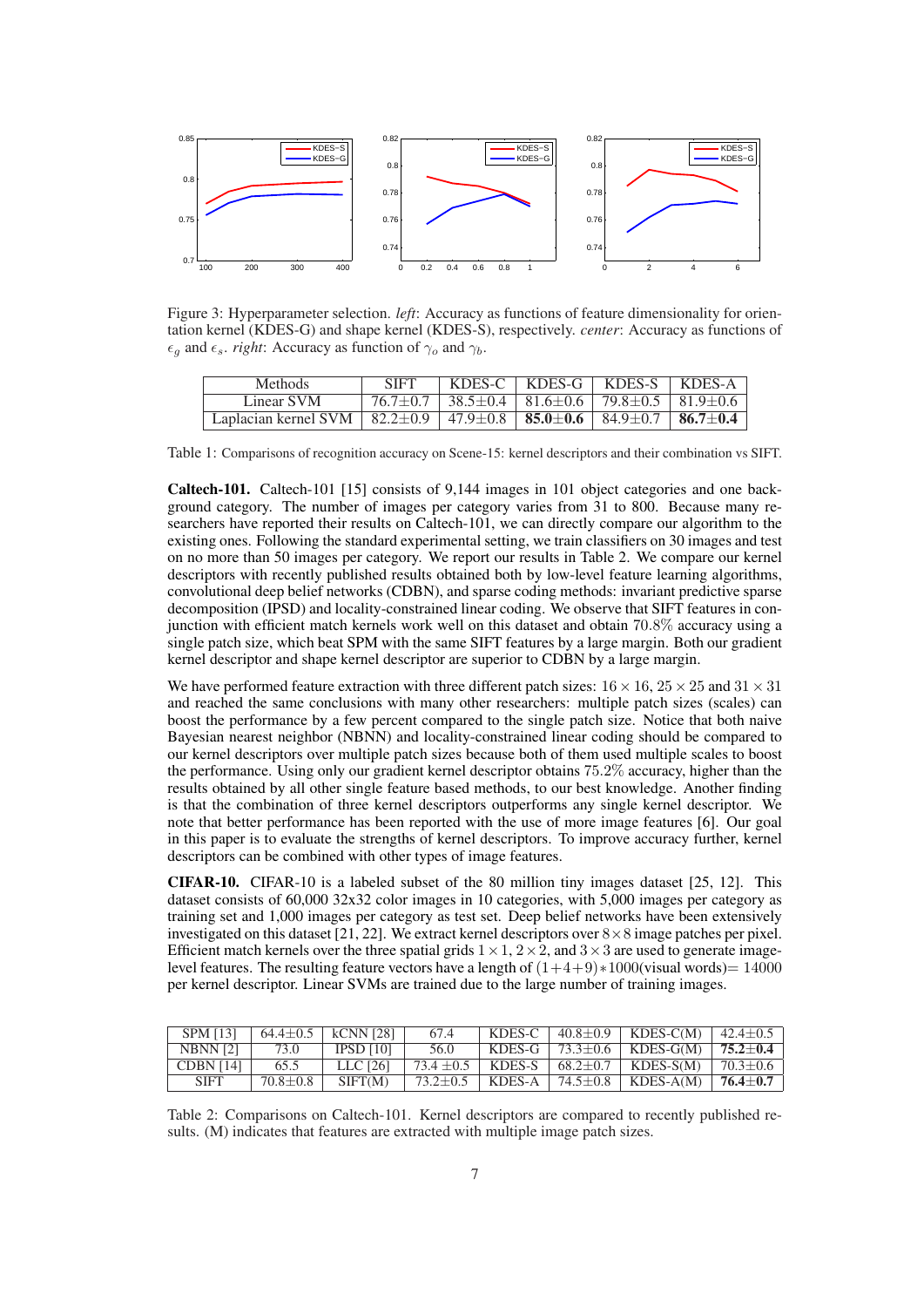| LR                   | 36.0   | GRBM, ZCAd images $\vert$ 59.6 |      | mRBM      | $59.7$   KDES-C   53.9 |      |
|----------------------|--------|--------------------------------|------|-----------|------------------------|------|
| <b>SVM</b>           | $39.5$ | <b>GRBM</b>                    | 63.8 | CRBM      | $64.7$   KDES-G        | 66.3 |
| GIST <sub>[20]</sub> | 54.7   | fine-tuning GRBM               | 64.8 | mcRBM     | $68.3$   KDES-S        | 68.2 |
| <b>SIFT</b>          | 65.6   | <b>GRBM</b> two layers         | 56.6 | mcRBM-DBN | $71.0$ KDES-A          | 76.0 |

Table 3: Comparisons on CIFAR-10. Both logistic regression and SVMs are trained over image pixels.

| Methods                                                                                                                                        | <b>SIFT</b> | $\vert$ KDES-C $\vert$ KDES-G $\vert$ KDES-S $\vert$ KDES-A |  |
|------------------------------------------------------------------------------------------------------------------------------------------------|-------------|-------------------------------------------------------------|--|
| Laplacian kernel SVMs $\left  \begin{array}{c c} 66.5 \pm 0.4 & 56.4 \pm 0.8 & 69.0 \pm 0.8 & 70.5 \pm 0.7 & 75.2 \pm 0.7 \end{array} \right $ |             |                                                             |  |

Table 4: Comparisons on CIFAR10-ImageNet, subset of ImageNet using the 10 CIFAR categories.

We compare our kernel descriptors to deep networks [14, 9] and several baselines in table 3. One immediate observation is that sophisticated feature extractions are significantly better than raw pixel features. Linear logistic regression and linear SVMs over raw pixels only have accuracies of 36% and 39.5%, respectively, over 30 percent lower than deep belief networks and our kernel descriptors. SIFT features still work well on tiny images and have an accuracy of 65.2%. Color kernel descriptor, KDES-C, has 53.9% accuracy. This result is a bit surprising since each category has a large color variation. A possible explanation is that spatial information can help a lot. To validate our intuitions, we also evaluated the color kernel descriptor without spatial information (kernel features are extracted on  $1 \times 1$  spatial grid), and only obtained 38.5% accuracy, 18 percent lower than the color kernel descriptor over pyramid spatial grids. KDES-G is slightly better than SIFT features. The shape kernel feature, KDES-S, has accuracy of 68.2%, and is the best single feature on this dataset. Combing the three kernel descriptors, we obtain the best performance of 76%, 5 percent higher than the most sophisticated deep network mcRBM-DBN, which model pixel mean and covariance jointly using factorized third-order Boltzmann machines.

CIFAR-10-ImageNet. Motivated by CIFAR-10, we collect a labeled subset of ImageNet [4] by retrieving 10 categories used in ImageNet: Airplane, Automobile, Bird, Cat, Deer, Dog, Frog, Horse, Ship and Truck. The total number of images is 15,561 with more than 1,200 images per category. This dataset is very challenging due to the following facts: multiple objects can appear in one image, only a small part of objects are visible, backgrounds are cluttered, and so on. We train models on 1,000 images per class and test on 200 images per category. We report the averaged results over 10 random training/test splits in Table 4. We can't finish running deep belief networks in a reasonable time since they are slow for running images of this scale. Both gradient and shape kernel descriptors achieve higher accuracy than SIFT features, which again confirms that our gradient kernel descriptor and shape kernel descriptor outperform SIFT features on high resolution images with the same category as CIFAR-10. We also ran the experiments on the downsized images, no larger than  $50 \times 50$ with preserved ratio. We observe that the accuracy drops 4-6 percents compared to those on high resolution images. This validates that high resolution is helpful for object recognition.

# 5 Conclusion

We have proposed a general framework, *kernel descriptors*, to extract low-level features from image patches. Our approach is able to turn any pixel attribute into patch-level features in a unified and principled way. Kernel descriptors are based on the insight that the inner product of orientation histograms is a particular match kernel over image patches. We have performed extensive comparisons and confirmed that kernel descriptors outperform both SIFT features and hierarchical feature learning, where the former is the default choice for object recognition and the latter is the most popular low-level feature learning technique. To our best knowledge, we are the first to show how kernel methods can be applied for extracting low-level image features and show superior performance. This opens up many possibilities for learning low-level features with other kernel methods. Considering the huge success of kernel methods in the last twenty years, we believe that this direction is worth being pursued. In the future, we plan to investigate alternative kernels for low-level feature learning and learn pixel attributes from large image data collections such as ImageNet.